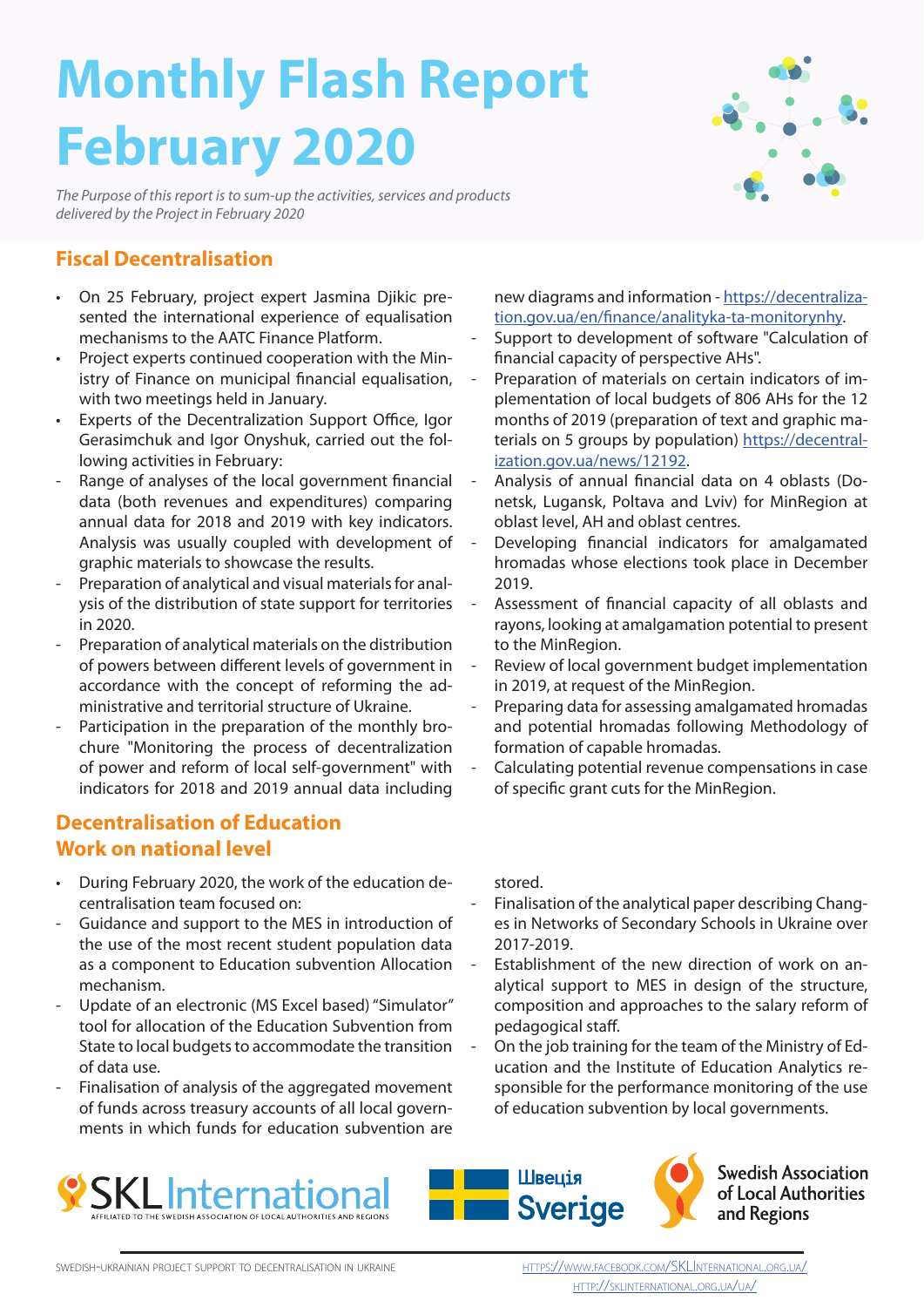## **Support to the Association of Amalgamated Territorial Communities (AATC)**

- Representatives of the AATC took part in the consultations on perspective plans of the ATC formation in Vinnytsia, Transcarpathian, Lugansk, Lviv, Sumy and Kherson oblasts organised by the Ministry of Regional Development, in cooperation with the Sub-committee on the Administrative and territorial structure of the Committee of the Verkhovna Rada of Ukraine on the organisation of state power, local self-government, regional development and urban planning.
- On 21 February, Oleksandr Korynnyi, head of the All-Ukrainian AATC, took part in a round table "Ukrainians have a real opportunity to influence the organization of their living space as residents of capable communities", organized by the Ukrainian Ministry of Development of Communities and Territories.
- On 26 February, AATC's Board members took part in public discussions of amendments to the Constitution. Its goal is to consolidate the reformed system of local self-government and formation of the new territorial organisation of Ukraine. https://wp.me/p9LVVV-3Q7.
- **• In the framework of the Association's Legal platform:**
- On 21 February, the platform members meeting was held. Experts discussed proposals to the Draft Law of Ukraine "On Local Self-Government in Ukraine" and proposals to the Constitution https://wp.me/p9LVVV-3Qa.
- Preparation of a letter to the Ministry of Regional Development on approval the Resolution of the Cabinet of Ministers of Ukraine "On the recognition of the amalgamated territorial communities".
- On 21 February, moderator of the platform took part in the meeting with the representatives of the Congress of Regional Authorities of the Council of Europe on further cooperation.
- On 21 February, moderator of the platform presented Association's position at the round table of the Ministry of Regional Development on the new Law on Local Self-government and State Administrations.
- Prepared and published on the Association's website informative materials for hromadas https://wp.me/P9LVVV-16F.
- **• Within the framework of the Association's platform "Local budgets and finances":**
- On 6 February, moderator of the platform presented Association's position on changing the personal income tax payment system, leveling systems and other issues at the consultations of the Ukrainian Ministry of Finance.
- On 23 February, moderator of the platform took part at the LOGICA Project presentation on the methodological recommendations on Internal Control and Audit as a basis for the improvement of the effectiveness of local budgets.
- On 26 February, the platform members' meeting on finance issues was held. The following questions were disused:
- issues of changes to the equalisation system,
- personal income tax payment and other issues,
- template of further actions aimed at preparing proposals for the Budget Declaration 2021-2023.
- During the platform meeting Expert of the SKL International Jasmina Djikic presented the survey "Thinking about equalization in Ukraine".
- Prepared and published on the Association's website informative materials for hromadas https://wp.me/P9LVVV-16i.
- A letter was prepared to the Cabinet of Ministers of Ukraine on the Draft Act "On approval of the allocation of transfer

from the state budget to local budgets to support the development of the amalgamated territorial communities in 2020".

- **• Analytical work:**
- Surveys on the Best Practices of Cultural Services in ATC was conducted. Results were published: https://wp.me/P9LVVV-1lE/.
- Surveys on changes to the Constitution of Ukraine regarding decentralisation was conducted. Results were published: https://wp.me/P9LVVV-1lE/.
- **• Communication:**
- Informational support of the press briefing on the future communities' configuration:
- https://wp.me/p9LVVV-3Nf.
- https://wp.me/p9LVVV-3Nq.
- https://wp.me/p9LVVV-3Ny.
- The digest covering the activities of the Association in February was released - https://wp.me/P9LVVV-1Gk.
- Facebook page, Association's official web-site, the "The best practices" web-site are continuously updated https:// wiki.hromady.org/.
- **• The AATC experts took part in the following events and meetings:**
- On 24 February, presentation of the Swedish perspective on supervision of the local level.
- On 25 February, the AATC management took part in the joint event of the Ministry of Regional Development and the Verkhovna Rada Committee on Local Self-Government on discussion of amendments to the Constitution on decentralisation.
- On 27 February, Workshop: "Quality and Accessibility Standards of Cultural Services in Communities" according to the project "Decentralization and reform of cultural services".
- **• Support provided by Project's experts:**
- Project experts presented to the AATC a Polish municipal benchmarking system. Together with the AATC Analytics Expert, a plan for possible implementation of the model in AATC was developed.
- Project experts supported Association's Rural Development platform with the situation analysis, task prioritisation, creation and facilitation of expert networking and effective functioning.
- Project experts helped to prepare recruitment package for selection of platform moderators and gave recommendations on organisation of the recruitment process.
- Project experts developed recommendations "How to effectively plan the operation of sectoral platforms" and presented them to the platform moderators.
- Project experts, together with colleagues from DOBRE, developed a joint action plan for training of platform heads and moderators with an overarching aim to enhance the member engagement in the work of the platforms.